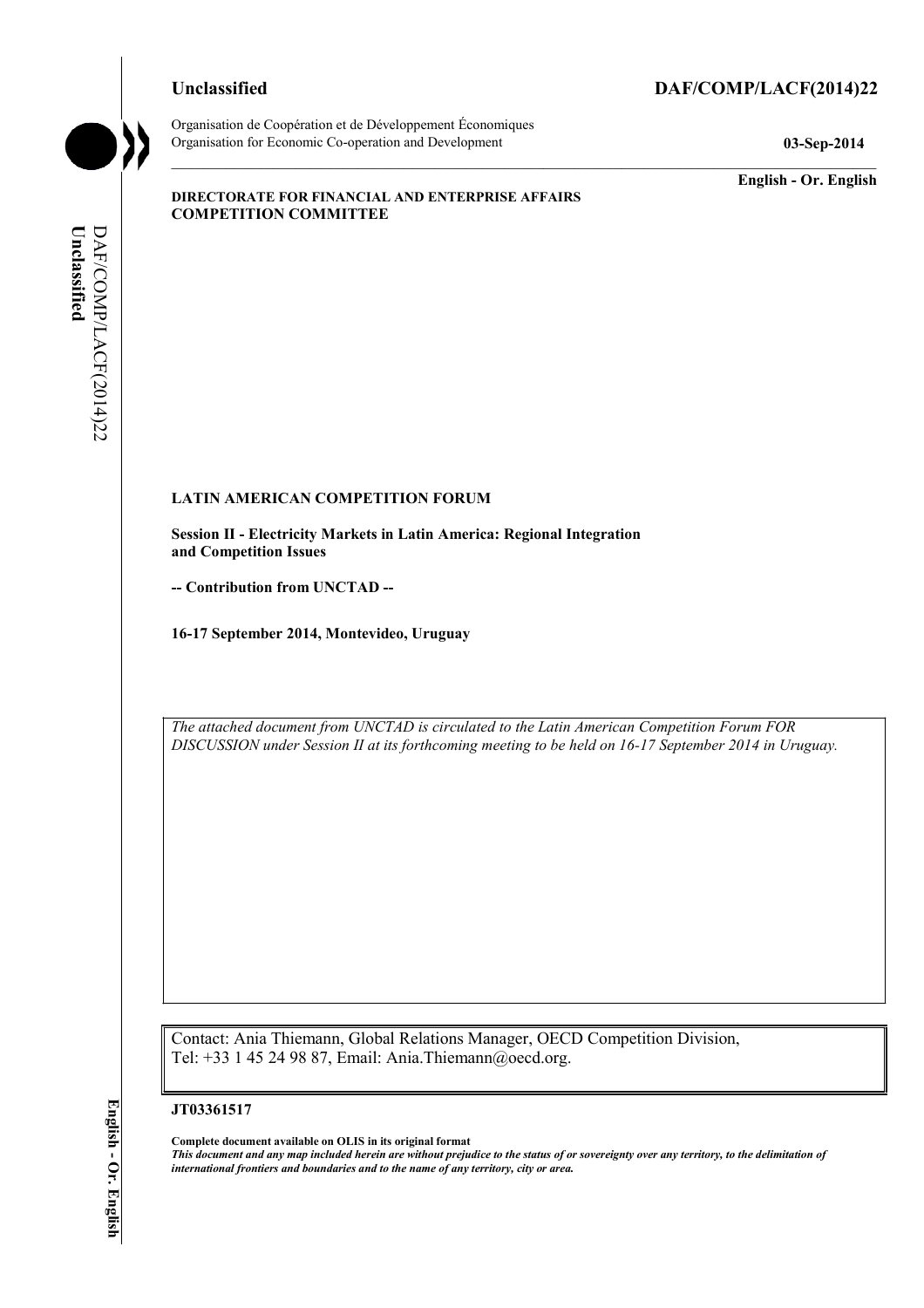## LATIN AMERICAN COMPETITION FORUM



#### **Session II - Electricity Markets in Latin America: Regional Integration and Competition Issues**

**\*\*\*** 

#### **COMPETITION IN ENERGY MARKETS**

#### **-- CONTRIBUTION FROM UNCTAD\* --**

#### **1. Background**

1. At its seventh session, the Intergovernmental Group of Experts on Competition Law and Policy (IGE) asked the UNCTAD secretariat to prepare a study on competition in energy markets at the national and international levels. Energy markets encompass several sources of fuel and heating, including coal, electricity, gas, oil, nuclear, solar and wind power and others. In the light of the prevailing limitations on the length of sessional documents, the principal focus of this report is competition in electricity and natural gas markets, at the national level. The IGE is invited to consider competition in other energy sub-sectors, including the international dimension, at subsequent sessions.

#### **2. Introduction**

2. Electricity has special characteristics (see box 1). It is difficult to store yet demand and supply must be matched continuously in order to maintain service quality (natural gas is less of a technical challenge since it can be stored). Imbalances are costly because they lead to blackouts. Moreover, since the electricity grid is interconnected, a failure of one supplier to meet the demands of its users can result in a blackout for all customers. At present, there is no cost-effective technology available to achieve this automatically (IEA (2005)). This makes the reliability of the electricity system a public good that an unregulated market is unlikely to provide adequately.

 $\overline{a}$ \*

This paper is a Study published by UNCTAD under the reference TD/B/COM.2/CLP/60 on 26 April 2007 – GE. 07-50741.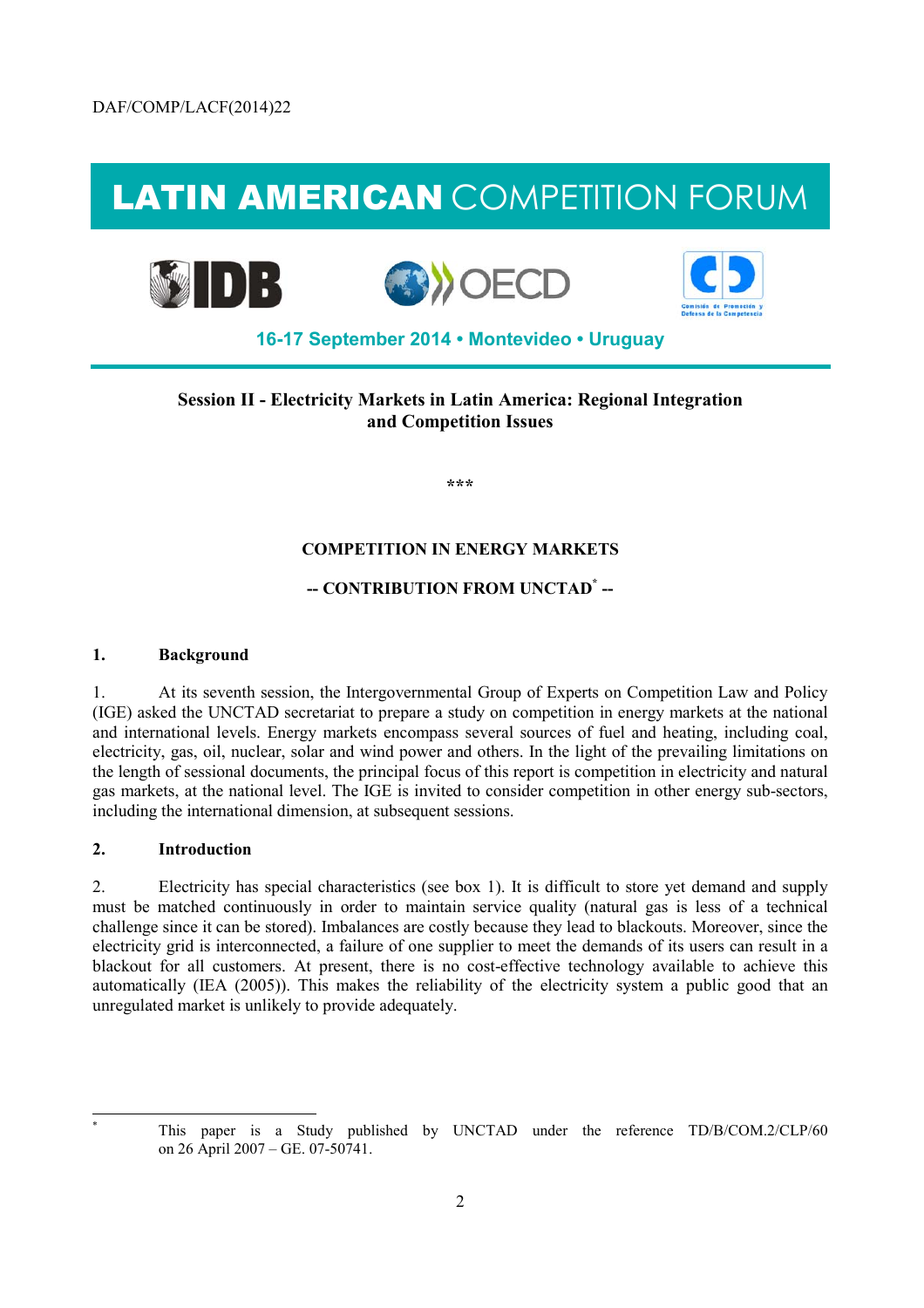#### **Box 1. Special features of electricity**

Electricity has an unusual set of physical and economic attributes that significantly complicate the task of successfully replacing hierarchies (vertical and horizontal integration) with decentralized market mechanisms. These attributes include the following:

- 1. An inability to be stored economically: demand must be cleared with "just-in-time" production from generating capacity continuously at every *location* on the network. Network congestion, combined with nonstorability, may limit significantly the geographic expanse of competition by constraining the ability of remote suppliers to compete, further enhancing market power problems. Creating a set of complete markets that operate this quickly at so many locations without creating market power problems is a significant challenge.
- 2. Very low short-run demand elasticity and supply becomes very inelastic at high demand levels as capacity constraints are approached; as a result, spot electricity prices are inherently very volatile and unusually susceptible to the creation of opportunities for suppliers to exercise market power unilaterally.
- 3. Loop flow introduces additional complex interactions between generators at different points on the network; offers unusual opportunities for suppliers to take unilateral action to affect market prices adversely; complicates the definition of property rights; and creates coordination and "free-riding" problems.
- 4. Compatible market mechanisms are required for procuring and effectively operating "ancillary services" that are difficult to design. Moreover, the combination of non-storability, real-time variations in demand, low demand elasticity, random real-time failures of generation and transmission equipment and the need to continuously clear supply and demand at every point on the network to meet the physical constraints on reliable network operations means that some source of real-time "inventory" is needed to keep the system in balance. "Standby" generators that can respond very quickly to changing supply and demand conditions generally provide this "inventory", though demand-side responses can also theoretically provide equivalent services as well.

As a result, traditional constraints on price increases such as demand response, consumer defection, supply substitution and potential entry are naturally weak in electricity markets.

Source: Joskow, (2003).

3. Besant-Jones (2006) classifies the market structures of 150 developing and transition countries into five categories, depending on their degree of vertical integration, with the stage achieved reflected on a graduated reform path (box 2). Categorizing developing countries in this manner is also valid for the situation in developed countries, albeit with a majority of developed countries probably clustered further down the box in this case. The variety of market structures and the degrees of competition that each structure permits reflects the fact that power market reform is a long-term process. According to the IEA, it is a process that has not yet been completed anywhere in the world, and will not be completed in the foreseeable future.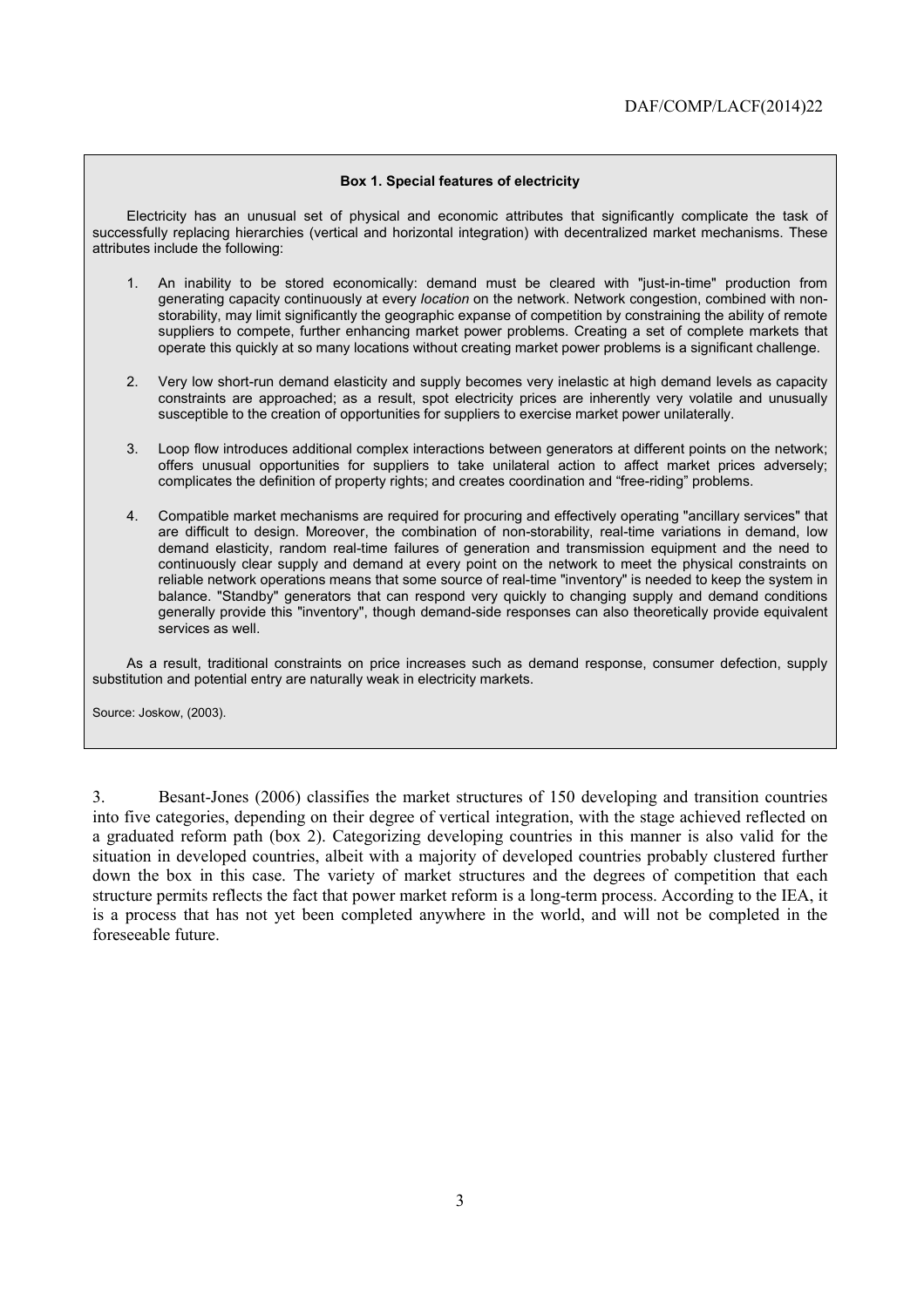#### **Box 2. Developing country groups by current power supply structures**

#### **Vertically integrated monopolist (79 countries)**

Angola, Antigua and Barbuda, Azerbaijan, Barbados, Belarus, Benin, Bhutan, Botswana, Burundi, Cape Verde, Central African Republic, Chad, Comoros, the Democratic Republic of Congo, Congo, Djibouti, Dominica, Equatorial Guinea, Eritrea, Ethiopia, Fiji, Gabon, Gambia, Grenada, Guinea, Guinea-Bissau, Guyana, Haiti, Islamic Republic of Iran, Iraq, Kiribati, Democratic People's Republic of Korea, Kyrgyzstan, Lebanon, Lesotho, Liberia, Libya, Madagascar, Malawi, Maldives, Mali, Marshall Islands, Mauritania, Micronesia (Fed. Sts.), Mongolia, Mozambique, Myanmar, Namibia, Nicaragua, Niger, Paraguay, Rwanda, Samoa, Sao Tome and Principe, Saudi Arabia, Seychelles, Sierra Leone, Solomon Islands, Somalia, South Africa, Saint Kitts and Nevis, Saint Lucia, Saint Vincent and Grenada, Sudan, Suriname, Swaziland, Syrian Arab Republic, Tajikistan, Timor-Leste, Togo, Tonga, Turkmenistan, Uruguay, Uzbekistan, Vanuatu, Venezuela, Yemen, Zambia, Zimbabwe.

#### **Vertically integrated monopolist + IPPs (36 countries/territories)**

Bangladesh, Belize, Burkina Faso, Cambodia, Cameroon, China (most provinces), Costa Rica, Côte d'Ivoire, Croatia, Cuba, the Czech Republic, the Dominican Republic, the Arab Republic of Egypt, Ghana, Honduras, India (most states), Indonesia, Jamaica, Lao People's Democratic Republic, Malaysia, Mauritius, Mexico, Morocco, Nepal, Nigeria, Oman, Pakistan, Papua New Guinea, Senegal, Sri Lanka, the United Republic of Tanzania, Thailand, Trinidad and Tobago, Tunisia, Viet Nam, West Bank and Gaza.

#### **Single buyer as a national genco, transco or disco, or a combined national genco–transco or transco– disco+ IPPs** (16 countries)

Albania, Algeria, Armenia, Bosnia and Herzegovina, Estonia, Georgia, India (Andhra Pradesh, Karnataka, New Delhi, Orissa, Rajasthan, Uttar Pradesh), Jordan, Kenya, Latvia, Lithuania, The former Yugoslav Republic of Macedonia, the Philippines, Serbia and Montenegro, Slovakia, Uganda.

#### **Many discos and gencos, including IPPs, transco as single buyer with third party access** (6 countries)

Bulgaria, Ecuador, Hungary, Moldova, Poland, Russian Federation.

#### **Power market of gencos, discos and large users, transco and ISO** (13 countries)

Argentina, Bolivia, Brazil, Chile, Colombia, El Salvador, Guatemala, Kazakhstan, Panama, Peru, Romania, Turkey, Ukraine.

Source: Besant-Jones, (2006).

4. A comparable picture exists for natural gas market structures. Vertically integrated monopolies dominate the natural gas industry of exporting countries, for example, in Brunei Darussalam, Malaysia, Russian Federation, Nigeria and Algeria. Yet change is coming. For example, since 2003, Indonesia has allowed private natural gas companies to operate in the upstream natural gas market (i.e. exploration and processing) and there is increasingly vigorous wholesale competition in Thailand (Skeer (2004)). In Australia, private companies (including public−private joint ventures) carry out production and sell their gas to state transportation networks. The US is generally characterized by many unbundled producers, transportation companies and marketers of natural gas. Outside of North America, there is still very little separation of the transmission and marketing functions.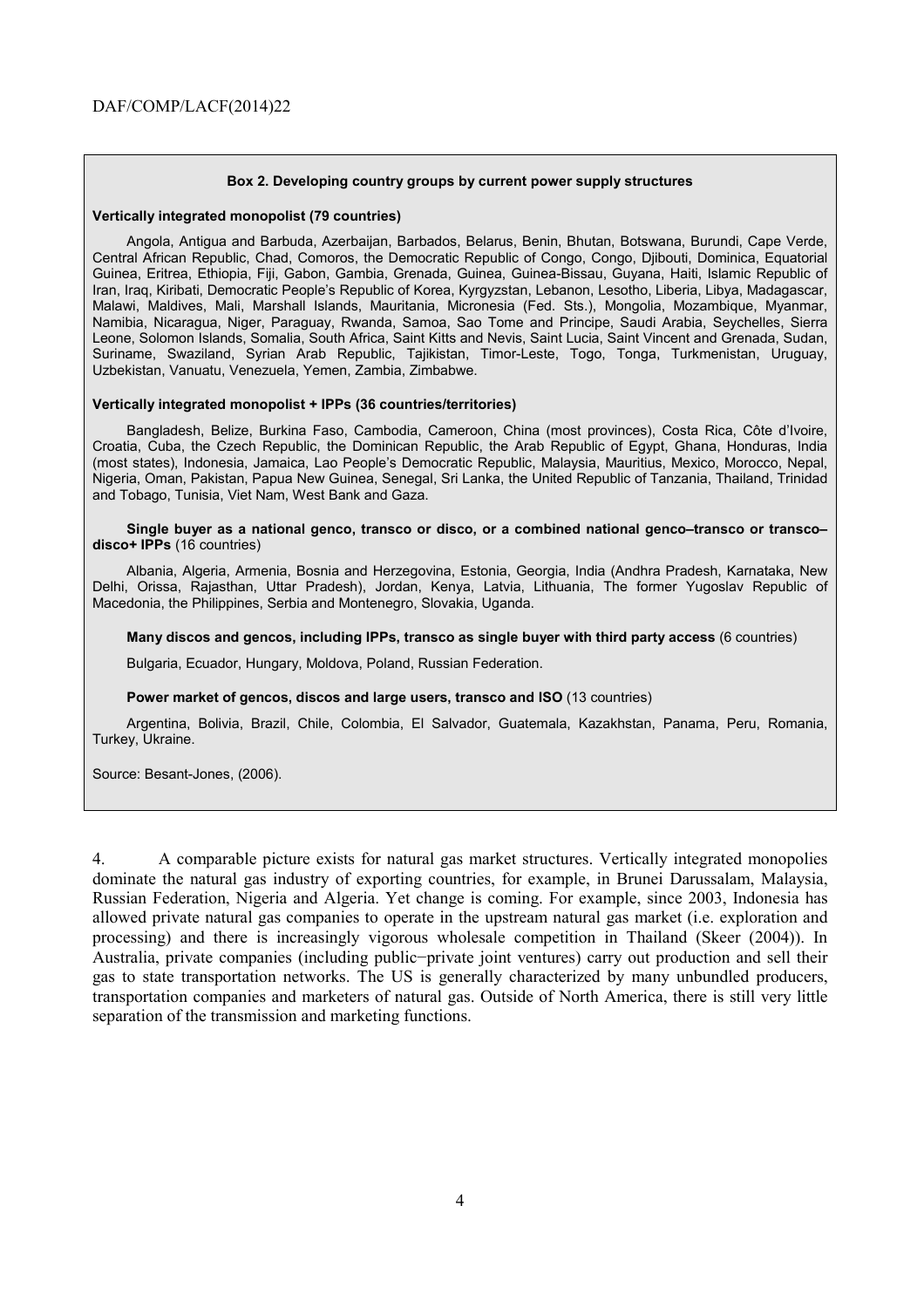#### **3. Introducing competition into energy markets through liberalization and regulatory reform**

#### *3.1 Liberalization*

5. Many countries have instituted reforms in their energy markets. OECD reforms were generally motivated by technological and institutional changes and a desire to enhance allocative and productive efficiency. The driving force of reforms in many developing regions was indebtedness and related donor pressure, combined with the desire to extend services to the majority of their population. Many developing country reforms did not prioritize policy goals such as competition and environmental improvements but focused more on reducing the financial burden imposed by public utilities on Governments. In the 1980s, loans for power development accounted for some 25 per cent of total developing country public sector foreign debt service: even in cases when utilities were profitable, Governments were concerned that public debt financing would not meet future power sector investment needs in the face of rising demand (Ghanadan and Williams (2006)). Cost recovery and private sector investment thus emerged as the key precepts of sector reforms.

6. The electricity and natural gas markets are increasingly interconnected because of growing demand for natural gas as the preferred fuel for power generation.<sup>1</sup> Natural gas is seen as having a vital role to play in generating cleaner energy because natural gas power plants are more efficient and pollute less than coal-fired plants. Combined cycle gas turbine (CCGT) power stations feature lower construction costs and shorter construction times in addition to lower production costs.

7. Electricity supply has for many years been regarded as a sector best run as a public natural monopoly. The heavy capital investments associated with traditional generation technologies and supply infrastructure reinforced the notion of a natural monopoly service. In the late 1980s and early 1990s, this perception changed. The drivers of this change were technical developments in generation technologies, growing reliance on markets, financing needs and country-specific requirements. Table 1 provides a snapshot comparison of the context in which electricity reforms were undertaken and their underlying motivations in OECD and non-OECD countries.

8. As with electricity, the natural gas sector has traditionally been dominated by State-owned vertically integrated monopolies with a monopoly buyer or producer depending on whether the country produced and/or imported natural gas. Since pipeline construction requires long lead times and large investments, vertical integration was the preferred model because of the need to develop costly gas transportation networks and secure long-term economic relationships with external suppliers. The natural gas industry is now globalizing as demand expands and new technologies allow creative new ways of customizing products and services. Pipelines and liquefied natural gas (LNG) tankers are rapidly linking markets previously isolated by geography.

9. Reforms in the electricity sector, combined with developments associated with technology and globalization in natural gas markets, have exerted pressure for parallel reforms to be undertaken in neighbouring natural gas markets. The recent sustained increases in the price of natural gas in major natural gas consuming centres (North America, Europe and Asia−Pacific) have acted as an additional trigger, as countries that were previously self-sufficient in natural gas (UK, US) rely more on imports and the influence of high oil prices for those regions where natural gas prices are indexed to oil (Europe, Asia−Pacific). A central element for many countries with respect to the liberalization of natural gas is the development of interconnections to facilitate imports and inter-country trade. To some extent, this is also an issue for electricity, more so in respect of the EU's goal of an internal energy market, but also in other

 1

Natural gas is also an industrial input and a transportation and heating fuel.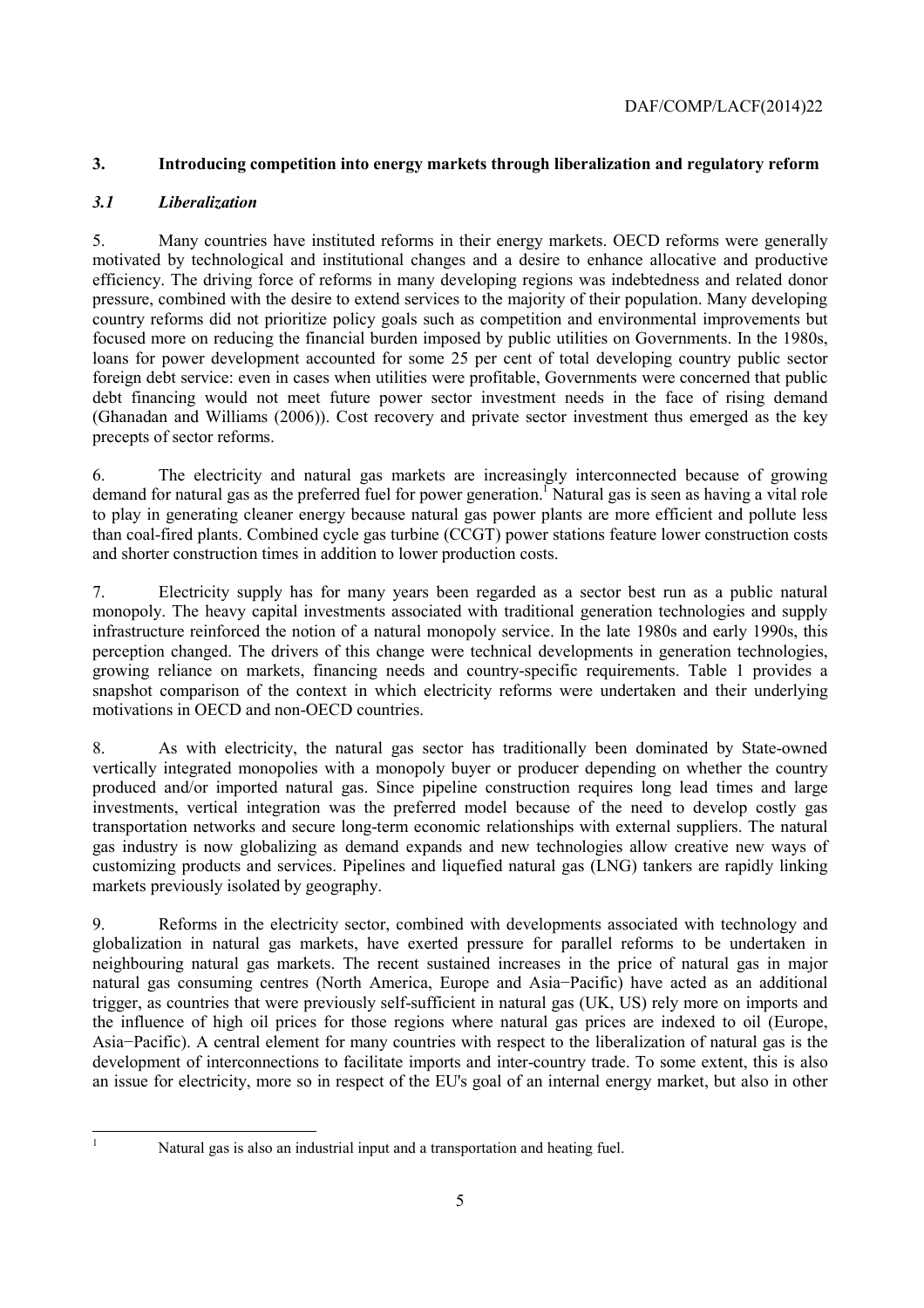regions where there is cross-border or regional cooperation in electricity supply, for example in Latin America and Southern Africa.

10. The reform model emphasizes competition and arm's length regulation. The expectation is that competition will deliver the benefits of efficiency, enhanced reliability and lower prices, as well as fostering economic growth and development. Developing countries also hope that injections of private capital will facilitate the extension of power systems to the poor, but this expectation has proved misplaced (see paragraph 17). In line with the emphasis mentioned, a standard package of reforms (exemplified by the England and Wales reform) is applied to electricity and natural gas industries.

11. The standard package of reforms includes five interdependent elements: unbundling; privatization; wholesale competition; retail competition; and regulated or negotiated third party access in transmission and distribution in the case of electricity and transportation (pipelines) and storage in the case of the natural gas industry.

12. The first step is unbundling the incumbent vertically integrated monopoly power utility into multiple producers of electricity (generators) or gas and retail suppliers that can trade with each other. The process of unbundling is complemented by the selling-off (privatization) of the different entities produced by unbundling because competition is considered unlikely to develop properly if the entities are under common ownership.

13. Competition in the network segments of the supply chain (i.e. long-distance high voltage transmission and local distribution systems that transport electricity from the generators to users or, in the case of natural gas, pipelines and storage) is not feasible because competition would require duplication of the network. Allowing all producers and retail suppliers to access transportation networks increases the potential for competition by giving retail customers an opportunity to choose their supplier. This facilitates competition among generators to produce the cheapest electricity and natural gas in order to compete for the custom of retail suppliers, and encourages retail suppliers to compete for the custom of final consumers. If a competitive industry is to flourish, there must be a market in which customers have a choice of suppliers. Consequently, another aspect of unbundling is the separation of natural monopoly transportation segments from other potentially contestable elements and the establishment of regulated third party access to transportation networks.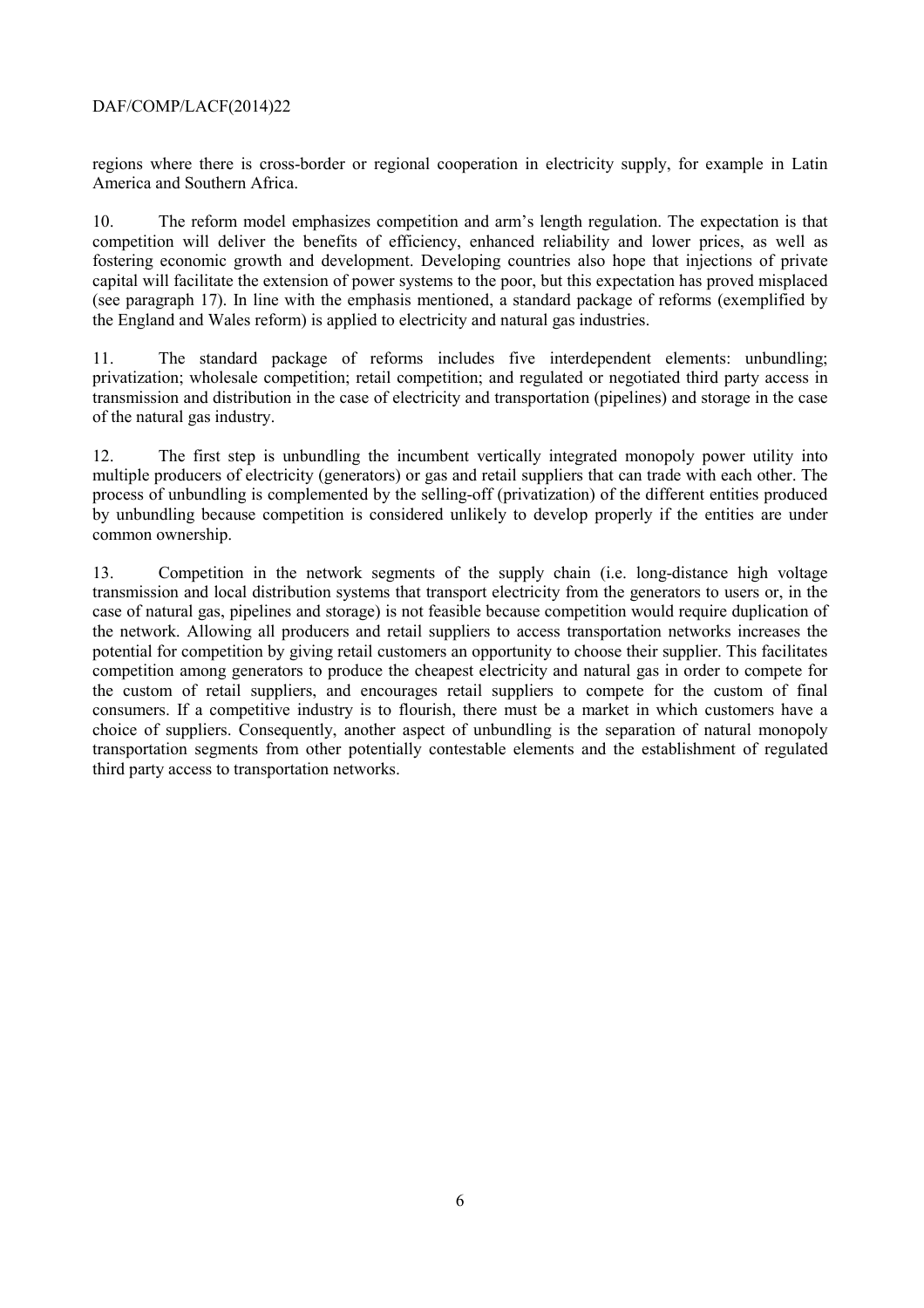|                                          | <b>OECD</b> deregulation                                                                                                                                                                               | <b>Non-OECD electricity reforms</b>                                                                                                                                                                                                                                                                                  |
|------------------------------------------|--------------------------------------------------------------------------------------------------------------------------------------------------------------------------------------------------------|----------------------------------------------------------------------------------------------------------------------------------------------------------------------------------------------------------------------------------------------------------------------------------------------------------------------|
| Key concepts                             | Competition, choice, efficiency                                                                                                                                                                        | Private investment, economic growth                                                                                                                                                                                                                                                                                  |
| Paradigm change                          | Natural monopoly model considered no<br>longer relevant for generation, retail services<br>Undo cost of service and rate of return<br>regulation, replace with competitive markets                     | State utility model producing public debt,<br>sometimes poor performance<br>Dismantle State-led development model,<br>replace with outward-oriented model<br>attractive to investors, commercial operation<br>with full cost recovery                                                                                |
| Stated objectives                        | Lower prices<br>Customer choice<br>Higher efficiency<br>Increase national competitiveness                                                                                                              | Unburden national finances (to service debts)<br>Operate sector w/o government financial<br>support<br>Expand investments and upgrade technology<br>Avoid electricity supply constraint on growth                                                                                                                    |
| Basic premise                            | Deregulation will drive industry to operate at<br>long-run marginal cost<br>Firms' efficiency will be rewarded in market                                                                               | Full commercialization only viable model<br>Private sector best at operating commercially<br>Private sector can mobilize necessary capital                                                                                                                                                                           |
| Key features of<br>policy model          | Restructure industry to facilitate competition                                                                                                                                                         | Put utilities on commercial footing, liberalize<br>prices, eliminate subsidies                                                                                                                                                                                                                                       |
|                                          | Change management and investment<br>incentives by exposure to price signals from<br>competitive market                                                                                                 | Change management incentives via<br>commercialization and/or private<br>management<br>Change investment incentives by<br>unbundling, ring fencing, legislation,<br>contract terms                                                                                                                                    |
| Driving forces and<br>design constraints | Large-consumer demands for cheaper power<br>Merchant generators seeking new markets<br>Investors seeking higher returns from power                                                                     | Government worried about fiscal conditions,<br>macroeconomic growth<br>Capital available from investors,<br>multilaterals, in exchange for liberalization<br>Focus on commercial viability and                                                                                                                       |
|                                          | sector<br>Utilities aim to avoid regulatory burdens,<br>operate unregulated affiliates                                                                                                                 | attractiveness to investors, not on consumer<br>concerns                                                                                                                                                                                                                                                             |
| Weaknesses                               | Stranded assets<br>Market power<br>Manipulation of pools, trading schemes<br>Ensuring adequate long-term investment in<br>transmission, reserves, reliability<br>Low public tolerance for price spikes | Absence of secure legal and property rights<br>for investors<br>Government interference for political<br>interests<br>Lack of competent regulation<br>Power theft, unaccounted losses<br>Corruption, cronyism, and corporate<br>malfeasance<br>Low public tolerance for cost recovery<br>without service improvement |

**Table 1. Contrasting fundamentals of OECD deregulation and non-OECD electricity reforms** 

Source: Ghanadan and Williams (2006).

14. Both developed and developing countries have employed the standard package of reforms but with differing degrees of conviction and varying success. Reform outcomes vary according to the depth of liberalization, industry conditions at the start of the reforms and the motivations for reform (see table 1).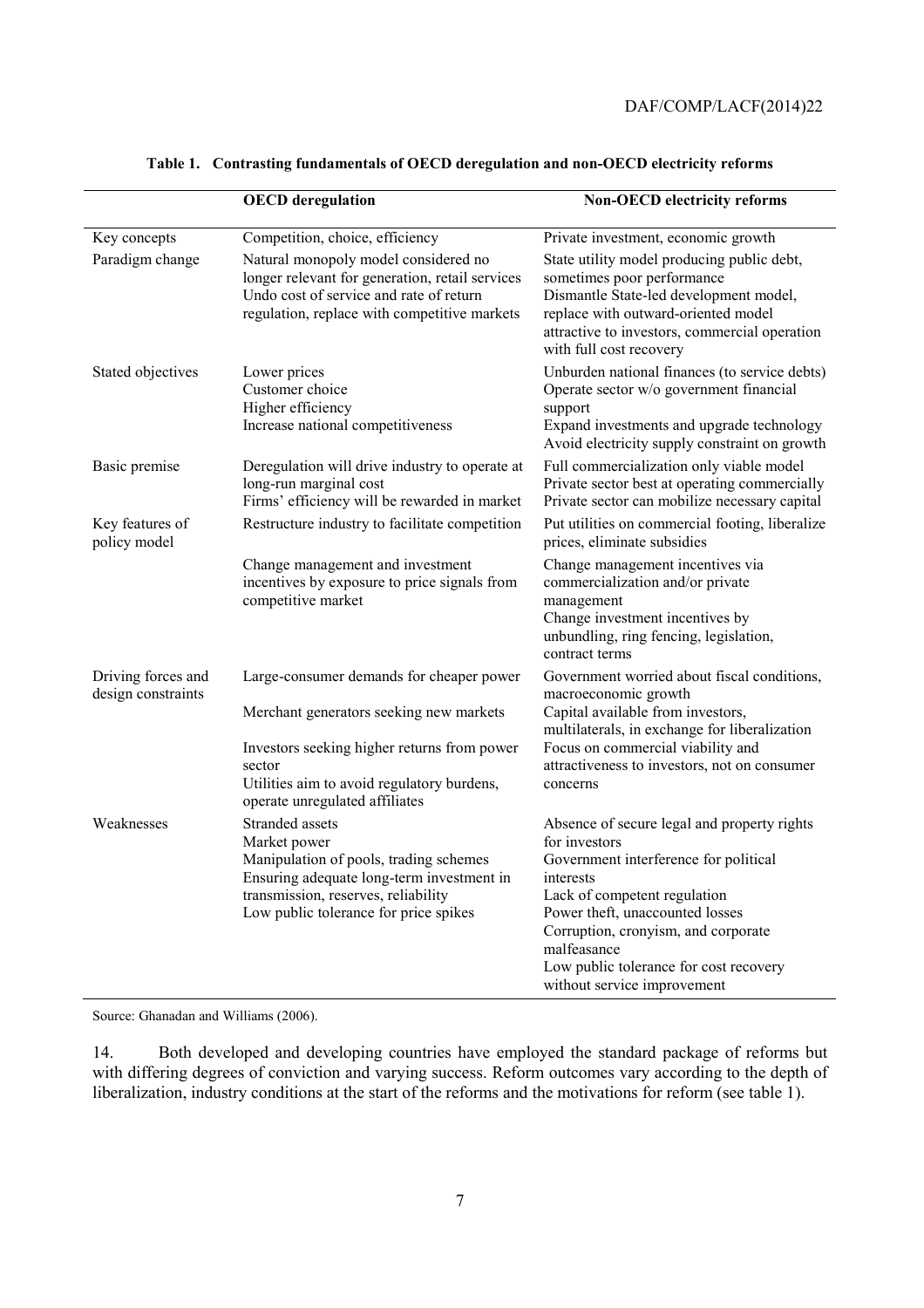#### **Box 3. Chilean Power Reform**

Chile shares many of the features of developing countries' electricity systems. The population is relatively small, which means that the ability to exploit economies of scale is moderate. Electricity consumption per head is low by developed country standards but is increasing rapidly (six per cent per annum). The electricity generation system has a large installed hydro capacity base, but as demand increases fossil fuels have become more important. However, Chile is perhaps unusual among developing countries because of the strength of protection for private property and the stability engendered by the long period of economically disciplined military rule.

In 1974, Chile's electricity utilities were in a mess. Inflation, high fuel prices and price controls on final prices had led to large losses and a lack of investment under public ownership. This situation reflected the impact of nationalization and the OPEC oil crisis. The Government wanted to reorganize the sector in order to introduce economic discipline.

Between the beginning of 1982 and early 2004, the installed capacity in both the main hydro-dominated SIC system and the mostly thermal SING system expanded. The SING system suffers from overcapacity, while the SIC system has been subject to rationing in dry years. The expansion of generation capacity was achieved largely under private ownership and while keeping prices low. The route length of transmission lines in the main SIC system expanded by 3.7 per cent annually and similarly for the SING system by 14.9 per cent annually.

A notable success in Chile has been the increase in connections of rural customers to electricity networks. Although most people in Chile live in urban areas and urbanization is high, 62 per cent of rural households (some 269,841 homes) were without electricity supply in 1982. By 2002, only 14 per cent of rural households were without electricity. Most of the progress has been made in the last 10 years following the establishment of a National Programme for Rural Electrification (REP) administered by the National Fund for Regional Development. Under this fund, there is tripartite funding of the capital costs of rural connections whereby users pay 10 per cent, companies 20 per cent and the State 70 per cent, with users expected to pay for running costs.

Between 1992 and 2002, average electricity prices fell by nearly 30 per cent in real terms. The low prices of electricity and high rates of investment in the sector have been accompanied by a strong financial showing by the companies involved. Financial performance was respectable before privatization but has improved markedly since then.

Supply quality has significantly improved in the Chilean electricity sector since 1982. Power outages due to transmission system failures have diminished since privatization. However, there was a serious problem in the summer of 1998-99 when a lack of water to power hydroelectric plants led to repeated power outages. Another major problem that arose recently was caused by the 15 per cent reduction in Argentine natural gas exports to Chile in the aftermath of Argentina's 2002 financial crisis.

The Chilean electricity system illustrates that it is possible to have effective competition and privatization in a relatively small power market with significant hydro generation.

Source: Pollit, (2004).

15. Chile was the first country to comprehensively reform its electricity sector beginning with legislative reforms in 1978. Vertical and horizontal unbundling began in 1981, followed by large-scale privatization in 1986. Chile's reform experiences (see box 3) are important for other developing countries because they demonstrated that reform was possible and that developing countries also stood to gain from reform. They were also instructive in that they underlined some of the differences that exist amongst developing countries. For instance, when comparing the experience of Chile and Ghana (see box 4), the importance of the broader macroeconomic conditions in supporting energy reforms is clear. In Chile, the reform process was reinforced by a long period of economic stability prior to the reform. This was not the case in Ghana, where the process of reform was complicated and somewhat undermined by the fact that other broader macroeconomic reforms were taking place at the same time. The Ghanaian experience illustrates to a large extent the elements in Table 1.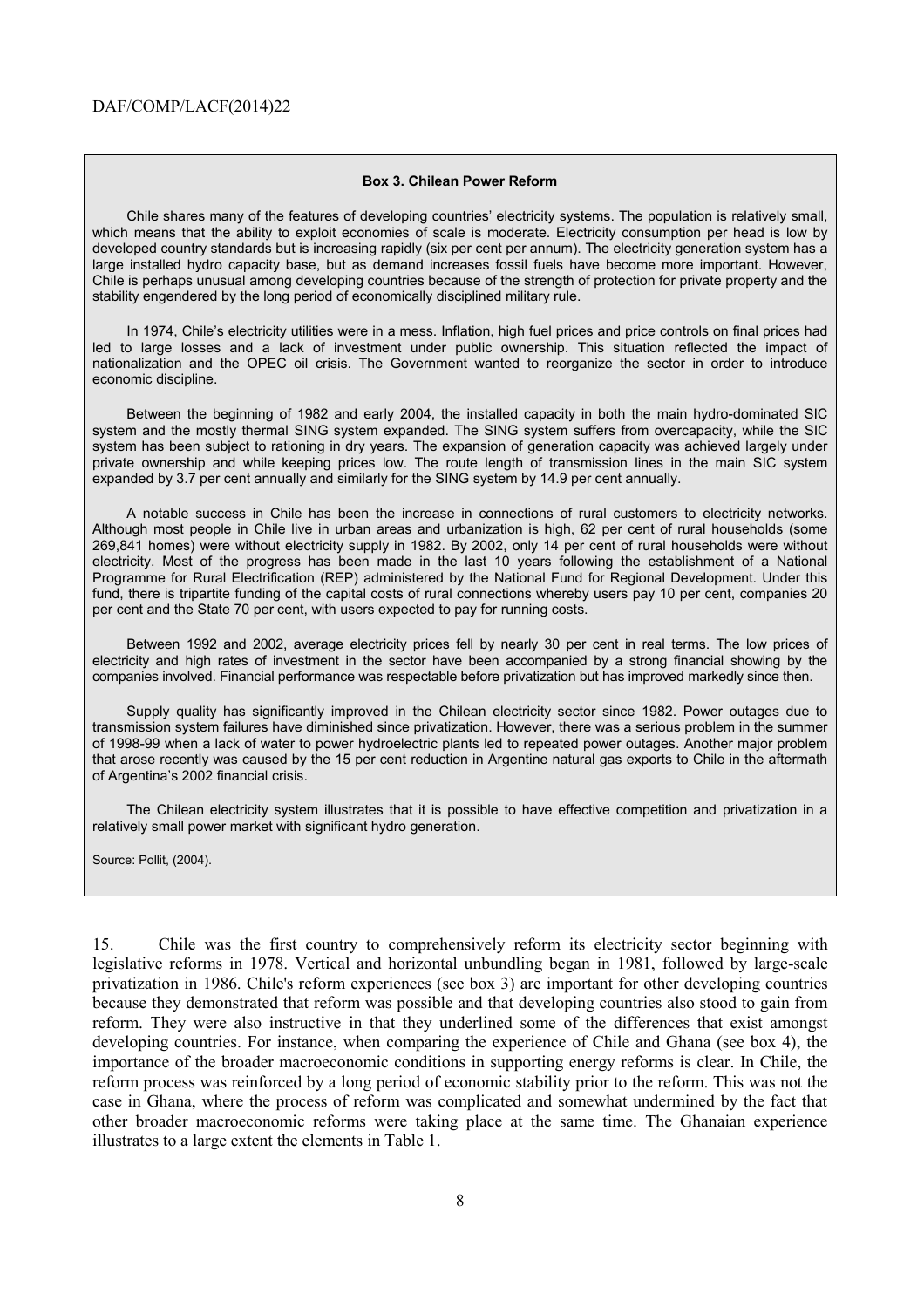#### **Box 4. Electricity Reform in Ghana**

Ghana's electricity reforms took place in a context of episodic fiscal crises associated with government debt, poor financial performance of State enterprises and fluctuations in the world price of cocoa, the country's main export. Structural adjustment in the late 1980s reversed a decade of negative growth but high spending prior to national elections in the 1990s led to a series of fiscal crashes marked by very high inflation (74 per cent in 1995). Ghana's economic policy became closely tied to World Bank and IMF adjustment and stabilization lending.

Prior to reform, Ghana's small electricity sector consisted primarily of two State enterprises, the Volta River Authority (VRA) and the Electricity Corporation of Ghana (ECG). VRA owned all generation and transmission and supplied power to ECG, the main distribution utility. VRA also sold power directly to large industrial consumers and neighboring countries, which paid in hard currency. VRA performed well technically and financially but ECG did not, with high system losses (>20 per cent) and poor service quality. Even after a series of increases, tariffs only recovered one-third of long-run marginal costs in 1993.

Only 24 per cent of the population had access to electricity in 1993. Electricity reform began in 1993, triggered by a supply crunch brought on by rapidly rising demand and drought, which reduced the output of Ghana's hydrodominated system (>90 per cent of net generation). When the Government approached the World Bank to finance new thermal generation, it was required to increase tariffs, remove barriers to private participation and plan a comprehensive reform. In 1997, the cabinet approved a restructuring plan that would open generation up to competition, open transmission access, unbundle VRA and reorganize distribution as geographically based concessions to end market segmentation. Small customer (<5 MW) tariffs would remain regulated, while large customers would be served directly by generators. A new grid operator would provide merit order dispatch and run a balancing market.

This reform plan was never implemented, in part due to opposition by VRA, which argued that unbundling would weaken it as a competitor in the proposed West Africa Power Pool, and by the country's largest consumer, a subsidiary of Kaiser Aluminum, which sought to maintain its preferential deal with VRA (1.7 c/kWh for 40 per cent of the country's electricity). The plan was also undercut by contradictions between the logic of the power sector and the fiscal logic of reform. Plans to unbundle VRA ran counter to the needs of its joint venture partnership to build new thermal generation; its American partner (CMS Generation) wanted VRA to be a stable company with maximum assets. Restructuring legislation in Parliament was shunted aside in 2000 and has not been revisited. Some other aspects of reform also worked out poorly. A three-year private management contract with a European company failed to reduce EGC's system losses. In the election-induced fiscal crisis of 1997, the Energy Ministry announced a 300 per cent tariff increase, which set off such a national uproar that it was immediately rescinded by the President. This crisis did have a positive result in the creation of an independent regulator, PURC, which has raised tariffs but also rejected proposed increases without adequate demonstration of service improvements, imposing a degree of alignment between fees and service. However, electricity access, which was not part of the financially focused reform agenda, has not improved significantly. When Kaiser Aluminum declared bankruptcy in 2001 and pulled out of Ghana, the country lost its largest consumer and was left with excess capacity and expensive obligations to buy gas-generated thermal power. Sector losses continue to strain the national budget, but after a decade of reform, the basic structure of Ghana's power sector remains the same.

Source: Ghanadan and Williams (2006).

16. Although not the first, the ambitious reform of the electricity supply industry in England and Wales has been emulated by many other developed and later developing countries. It is generally acknowledged that fortuitous conditions in England and Wales at the start of the liberalization process played a major role in smoothing the transition to a market-oriented structure. At the time of the reform, the domestic industry possessed excess generating capacity and a mature and well-connected grid and was enjoying high prices. The appearance of gas as a new and cheaper source of energy, coupled with technological developments that made gas-fired generators more attractive than the incumbent coal-fired capacity, meant that capacity could be added even as prices fell (Murray (2002)).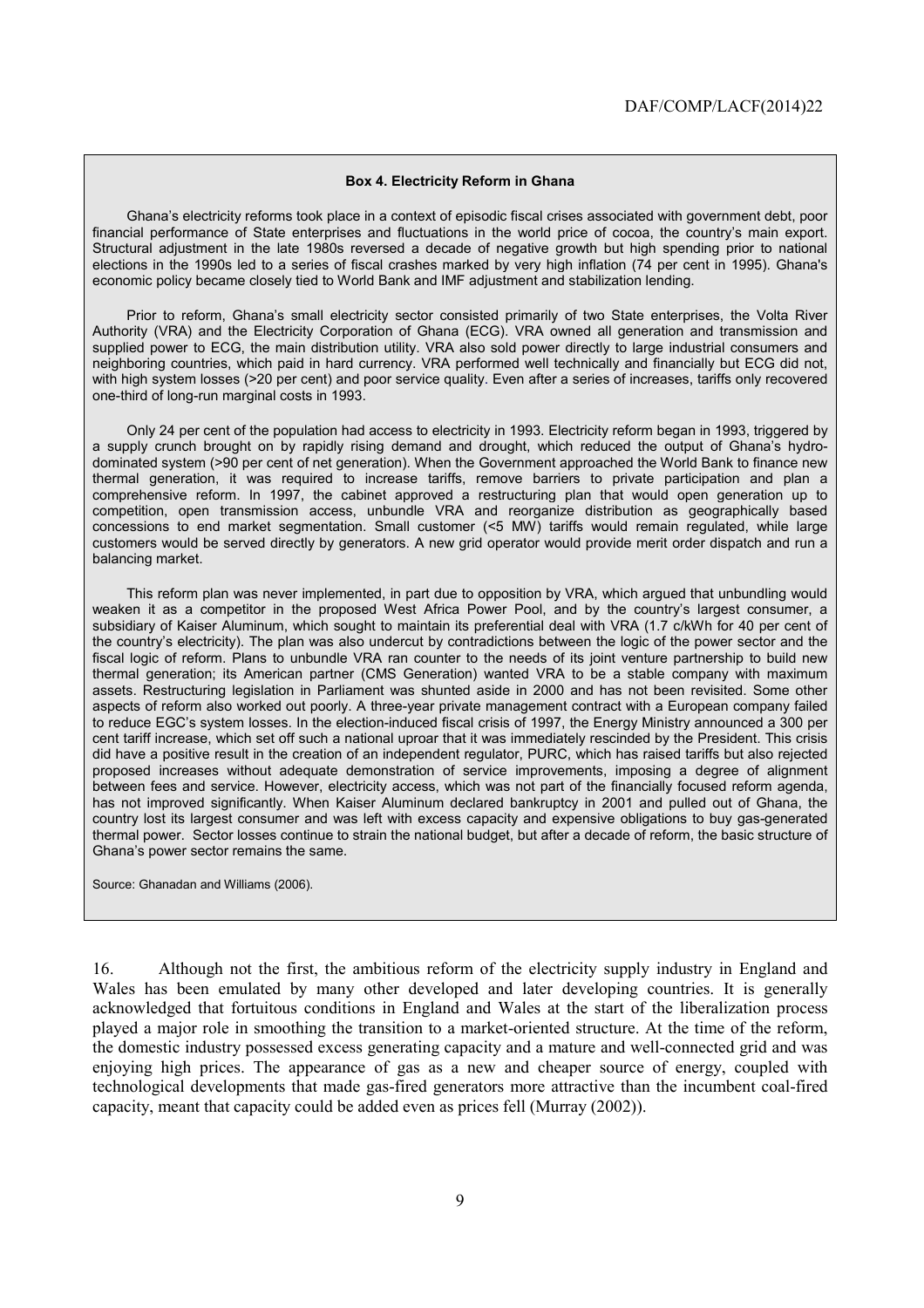17. Similarly auspicious conditions were and still are absent in most of the developing world. Even today, most developing countries typically do not have enduring excess capacity and suffer from frequent outages and poor service quality. Gas does not offer a new and cheaper alternative source of energy, as many developing countries still rely on other cheaper sources of fuel.<sup>2</sup> They do not have sufficiently wellconnected grids and many are instead grappling with decaying infrastructure and high investment needs. Rapid urbanization and industrialization create excess demand for energy, while a dispersed population complicates rural electrification. Indeed, population density issues are a major challenge for developing countries, often resulting in piecemeal grid development. Preliminary results from an UNCTAD survey<sup>3</sup> on competition in the energy sector of developing countries show that some countries have developed separate grids for rural and urban areas, probably in response to the challenges of population density and the need to subsidize rural electrification in order to make it economically attractive to private investors.

18. Many developing countries recognized (or were persuaded) that reform was necessary and attempted to follow the England and Wales example. Yet radical liberalization of this type was out of reach for many developing countries, and in many cases the process suffered interruptions and the reform model was adjusted to fit the county's specific circumstances (e.g. Ghana, India, Peru, Ecuador and Brazil).

19. Energy sectors in the various countries that have instituted reforms exhibit a wide range of structures. This variance is explained by the fact that countries may have reformed only part(s) of the supply chain (usually power generation) or have chosen to maintain a degree of vertical integration. They may or may not have private sector participation or employ a mix of State and private sector ownership. For example, Norway liberalized without changing the ownership structure whereas in Argentina, electricity reforms involved the privatization of more than 80% of generation, all of transmission and 60% of distribution (Pollitt, 2004 b). Differences may also have arisen depending on whether or not a country imports energy, on country size and on whether a country had a centralized or federal system of government. In this context, reform in the US, Argentina and Australia was complicated by fragmented electricity and gas supply systems that are under a variety of regulatory and operational jurisdictions. Much of Asia (Bangladesh, China, India, Indonesia, Malaysia, Nepal, Pakistan, Philippines, Republic of Korea, Thailand and Viet Nam) followed the independent power producer model driven by foreign investment. The Asian reform experience was profoundly affected by the failure<sup>4</sup> of a few high-profile cases (the most notorious being India's Dabhol Power Project developed by Enron), the Asian financial crisis and the Californian electricity crisis of 2000-2001 (Dubash (2004)). These events precipitated investor flight out of the power sector.

20. According to Besant-Jones (2006), electricity reform is most advanced in countries with relatively larger power systems and higher levels of per capita income (in Latin America and Eastern Europe). He states that reforms based on substantial market restructuring for large middle-income countries would be infeasible for small low-income countries, and questions the case for unbundling with regard to small power systems in countries with undeveloped institutional capacity and weak economic conditions. In his view, a sequenced approach is less risky and more sustainable than a single-stage process for reforming power markets in developing countries. However, in implementing a phased reform with

 $\frac{1}{2}$  The example of Poland illustrates this point: Poland meets more than 95 per cent of its electricity needs by burning coal, so it is perhaps unrealistic to expect it to meet the current EU legally binding target of 20 per cent any time in the very near future (Lynam (2007).

<sup>3</sup> UNCTAD memo, April 2007.

<sup>4</sup> The independent power producers generally obtained overly generous terms that usually transferred all of the risks to Government and were not sustainable. The bidding processes were often not transparent, with foreign Governments intervening on behalf of investors.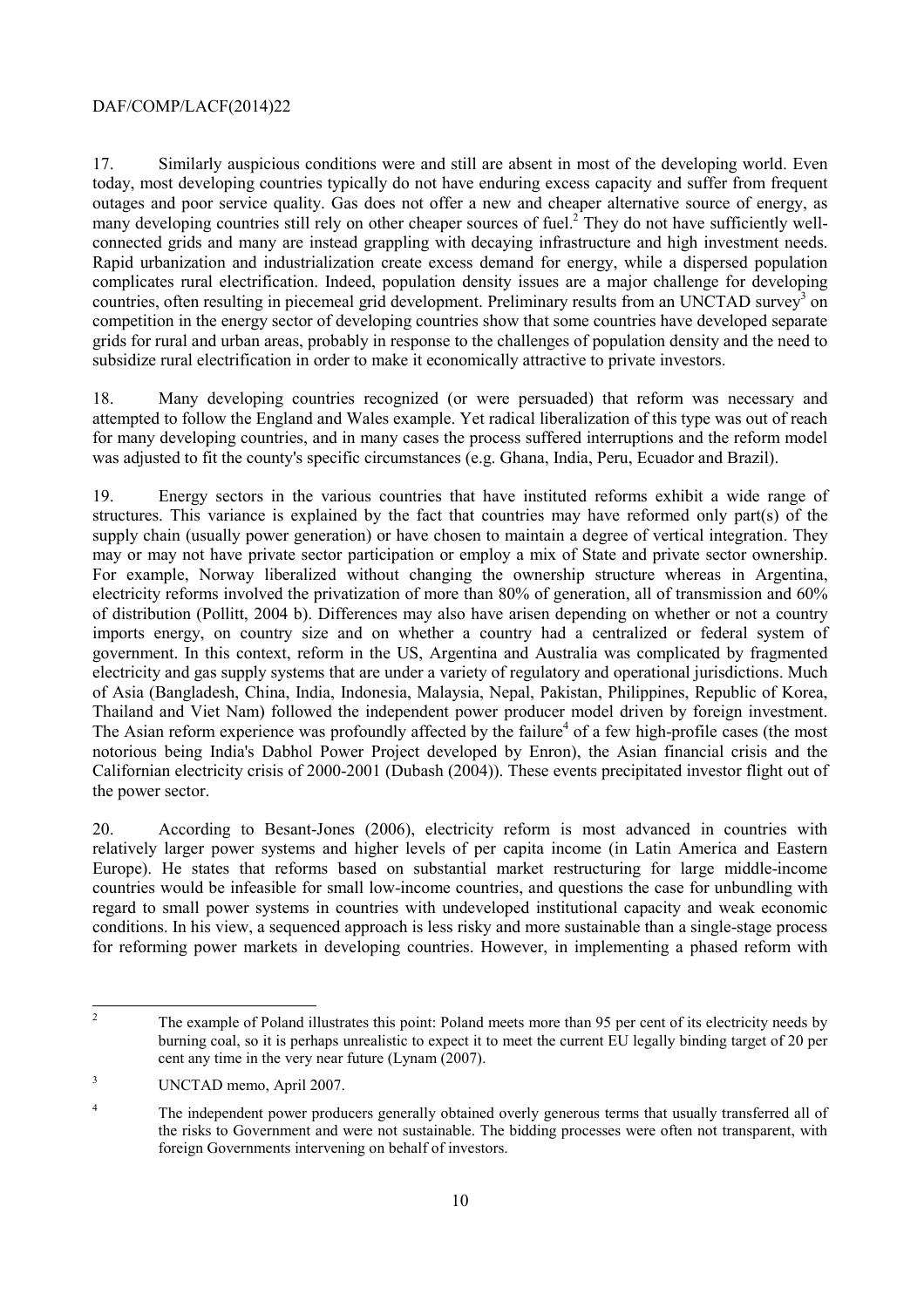graduated stages, developing country Governments will have to be careful not to lose momentum and allow the reform to peter out or unravel.

21. It is evident from the market structures exhibited by electricity and natural gas industries that there is still much room for the exploitation of market power in various jurisdictions. Indeed, experience indicates that significant market power problems often remain after competition has been introduced into previously regulated industries (Shepherd (1997)). Likewise, several years after embarking on the liberalization of electricity and natural gas markets, the EC admits that competition still does not exist in many Member States and that it is highly questionable that natural gas and electricity prices are the result of a truly competitive process rather than the outcome of decisions by companies with market power (EC (2007)). The exploitation of market power erodes the expected benefits to consumers from the introduction of competition. Of particular concern is ensuring that the market structure that develops during the transition from regulated to competitive markets does not prevent the development of effective competition.

#### *3.2 The role of regulation*

22. Effective economic regulation is a crucial institutional variable in the introduction of competition into electricity and gas sectors because it is necessary not only to regulate third party access to the monopoly segments of the supply chain but also to establish wholesale markets and other financial intermediaries both for short-term (spot markets) and for future electricity and gas delivery periods. A lynchpin of such markets is the use of supply and demand to set prices and enable trade between upstream and downstream actors.

23. In this context, some jurisdictions have put in place Independent System Operators (ISO) to carry out this function. An ISO is created when transmission-owning utilities transfer operating control (not ownership) over designated transmission facilities to an independent non-profit organization. The expected benefit of an ISO is to provide dispatch and balancing services and to ensure equal and fair access to the transmission system, precluding discriminatory practices and reducing self-dealing and other market power abuses.

24. The rules and regulations that are relied upon for the operation of energy markets are complex and require constant surveillance. Design flaws have necessitated correction in, for example, the UK, where the New Electricity Trading Arrangements (NETA)<sup>5</sup> replaced the initial Electricity Pool because the pool was found to facilitate generator market power. In New England (US), the price auction mechanism in the wholesale electricity market was replaced by the locational marginal price mechanism (Joskow (2005)). The New Zealand Government initially favoured industry self-regulation but was compelled after a few years to step in to fill the regulatory vacuum. Clearly, getting competition and economic regulation right has presented and presents a major challenge to even the most developed economies despite their superior institutional and financial endowments. For example, it is estimated that in the UK, some twothirds of the regulator's budget of £40 million is spent on the regulation of markets (Practical Action (2006)). The total operating costs of regional transmission operators and independent system operators in the US were estimated at over US\$ 1 billion in 2004 (Kwoka, 2005). The funding of regulators represents an additional challenge for developing countries, particularly in the light of resource constraints and competing priorities.

5

Bower (2002) contends that the introduction of NETA was unnecessary and a waste of resources because it did not curtail market power or lower prices.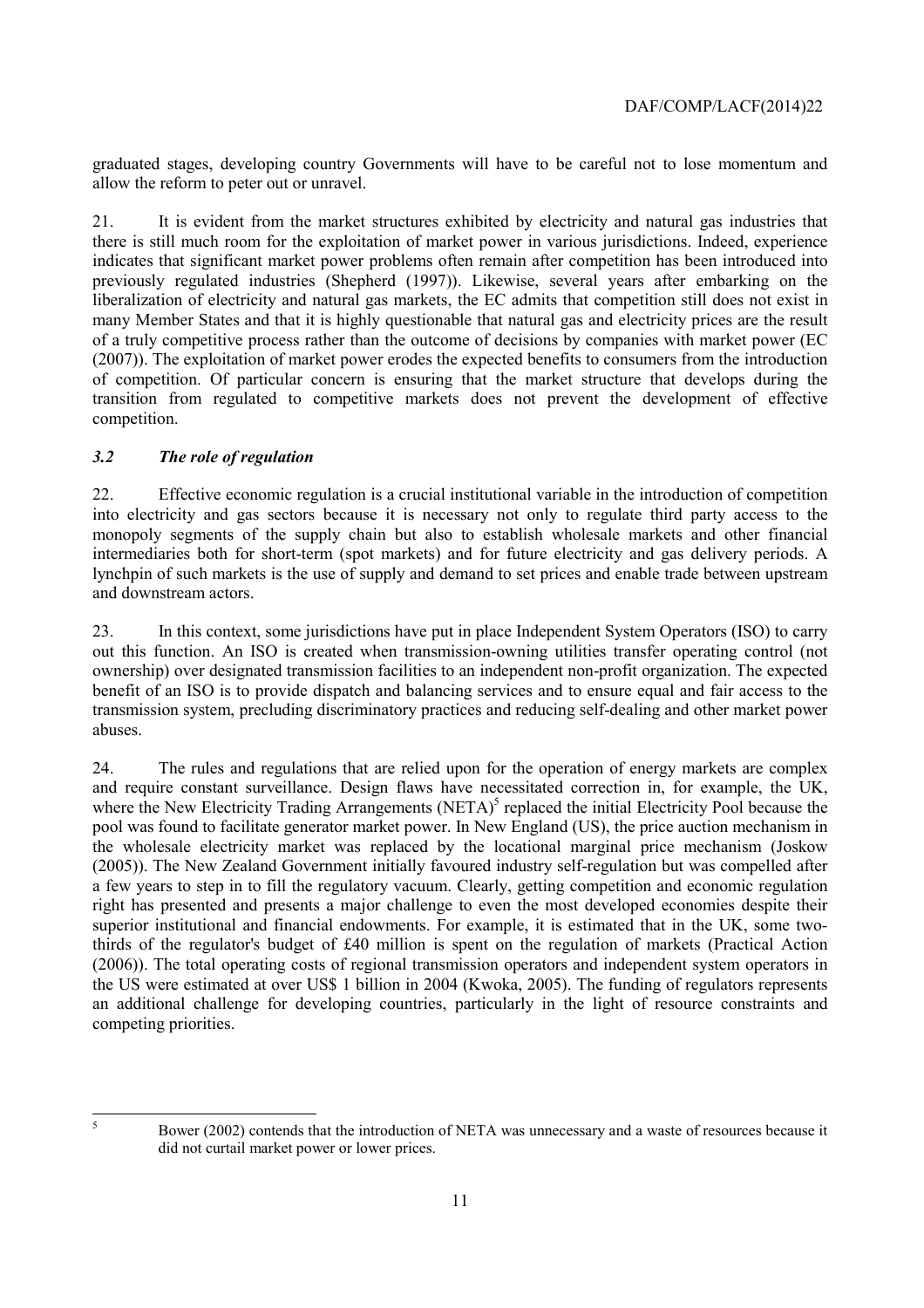#### **4. Competition issues in energy markets**

25. Electricity's special features (see box 1) make the exercise of market power particularly likely but also very difficult to detect. For instance, it is not easy to distinguish between high prices due to scarcity and high prices due to an exercise of market power. Demand-side responsiveness in electricity markets is weak and thus not effective in tempering price levels and price volatility. Moreover, where retail competition has been introduced, the evidence suggests that customer switching fails to provide a credible deterrent to abuses of market power (Harker and Waddams Price, 2004, Joskow, 2007). When the market is concentrated, spot prices and consequently contract prices will be high unless something is done to restrain the exercise of market power (Newbery, 2002).

26. Concentration in liberalized energy markets is a major concern in both North America and Europe. Increased merger and acquisitions (M&A) activity was apparent even prior to energy market liberalization in Europe and has grown significantly since 1998. In the UK and Sweden in particular, where liberalization was achieved with full unbundling across the gas and electricity industry supply chain, a worrying trend towards vertical reintegration has appeared – although not involving the full supply chain. Reintegration of generation with transmission and distribution has also begun to occur in a few US states (Joskow, 2006a) and New Zealand. The introduction of Europe-wide competition is attributed to intensifying consolidation in energy markets. In an apparent bid to position themselves for increased competition resulting from the larger integrated market, European utility companies have expanded vertically and horizontally across borders (Abate et al., 2001; Hall, 1999). Some European Governments are seen to be supporting such moves by being overly attentive to short-term national concerns. As a result, three energy giants, EDF/GDF of France and RWE and EON of Germany, dominate the European market.

27. There is no consensus on how to treat vertical integration in energy markets but there is perhaps more support in the empirical literature for various efficiency motivations of vertical integration (Joskow, 2006b). It is a commonly held view that the persistence of vertical integration provides proof of its efficiency (Michaels, (2006). The reappearance of vertical reintegration in the electricity industry has been explained as a strategy to reduce exposure to risk associated with spot markets whereby high prices in the wholesale market might benefit generators but hurt retailers and, conversely, low prices in the wholesale market might benefit retailers. In this context, generating companies can use vertical integration (through mergers or contracts) as a risk management strategy to offset profit losses and coordinate investments. However, whilst recognizing the advantages of vertical integration for energy companies, competition authorities must guard against companies using vertical integration to control markets. The difficulty for competition authorities is that the latter case is often difficult to establish.

28. Demand for natural gas is more responsive to price spikes (Joskow, 2005); however, the prevalence of long-term contracts and take-or-pay obligations is of concern in so far as they can limit access to natural gas supplies and related transportation and storage infrastructure where they are in force, thus reducing the scope for competition. There is no evidence, however, that long-term supply energy contracts are anticompetitive in general (Leveque, 2006). Greater emphasis is often given to their benefits − their ability to limit the exercise of market power and their role as an incentive for attracting investment, reducing price volatility and assuring the income of natural gas exporting countries.

29. Some jurisdictions have preferred to err on the side of caution and take proactive steps against reintegration. For example, in Australia (State of Victoria), reintegration of generators and distributors is prevented through legislation and limits are set on the size of the interest that market participants can hold in other participants. In addition, the Australian Competition Commission favours the development of cross-ownership provisions to complement section 50 of the Trade Practices Act (Willet, 2006). Argentina prohibits natural gas producers and storage companies from owning a controlling interest in a transportation or distribution company, and contracts between affiliated companies are subject to approval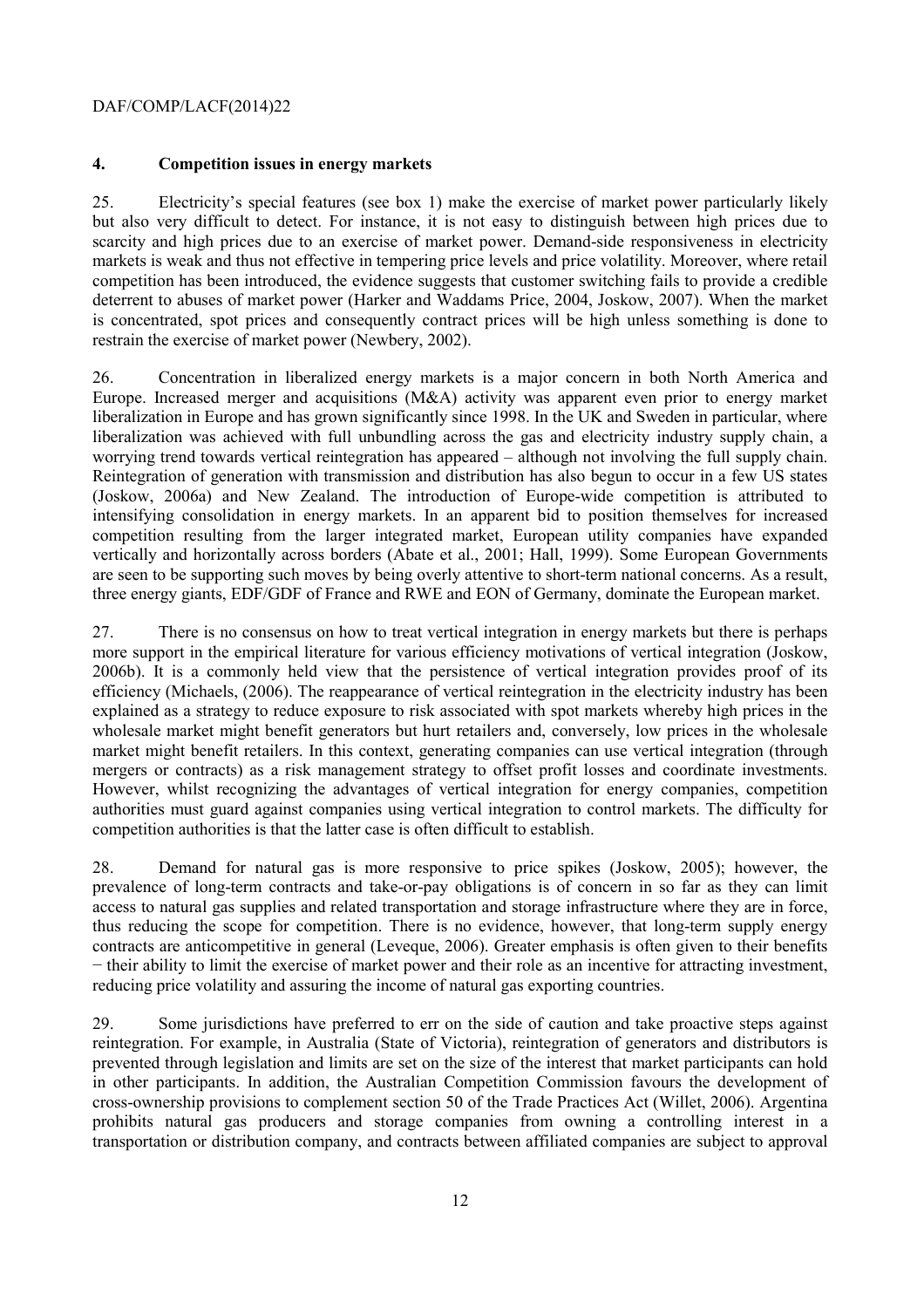by the regulatory body (EFET, 2000). In January 2006, in a decision upheld by the Higher Regional Court of Düsseldorf, the Bundeskartellamt (German competition authority) barred E.ON Ruhrgas from entering into long-term contracts covering more than 80 per cent of its present gas requirements with distributors. Existing contracts are to be terminated by the end of September 2006 (Bundeskartellamt, 2007). Certainly, complex ownership and contractual arrangements can complicate competition authorities' task of identifying anticompetitive practices and exclusionary conduct (see Box 5).

30. Convergence mergers between natural gas and electricity companies are generating concern in respect of their welfare effects because such companies are present and potential competitors in the broader market for energy services. Gilbert and Newbery (2006) model the effects of such a merger and conclude that the merged firm would likely have an incentive to increase natural gas prices above their pre-merger levels but that electricity consumers are not necessarily worse off as a result of a convergence merger. The fact that the European Commission has blocked the EdP/GdP business deal illustrates the possible dangers of convergence mergers (see Box 6). Empirical evidence does not, however, point to such mergers being anticompetitive per se.

#### **Box 5. Chevron Corporation and Texaco, Inc.**

On 14 October 2000, Chevron agreed to acquire all of the outstanding common stock of Texaco in exchange for Chevron common stock, resulting in Chevron shareholders holding approximately 61 percent of the new, combined company (and Texaco shareholders owning the rest). On 7 September 2001, the FTC issued a complaint alleging a violation of Section 7 of the Clayton Act and Section 5 of the Federal Trade Commission Act. The complaint specifically claimed that the merger, as proposed, would substantially reduce competition in eleven markets, two of which specifically pertained to natural gas: the pipeline transportation of offshore natural gas to shore from locations in the Central Gulf of Mexico and the fractionation of raw mix into natural gas liquids products at Mont Belvieu, Texas. Pursuant to the consent order that settled the case, Texaco was required to divest, within six months after the merger, (1) its one-third interest in the Discovery natural gas pipeline system in the Central Gulf of Mexico and (2) its interest in the Enterprise fractionating plant at Mont Belvieu.

The pipeline transportation of offshore natural gas to shore from each of the markets is highly concentrated and would have become significantly more concentrated as a result of the proposed merger, giving the combined Chevron and Texaco controlling interests in the only two pipelines, or in two of only three pipelines, in each of the markets. Moreover, the acquisition of Texaco, as proposed, would have given Chevron a financial interest in three of the four fractionators at Mont Belvieu.

According to the Commission, if the transaction had been allowed to proceed as proposed, either unilateral behavior by the combined Chevron/Texaco or coordinated behavior among Chevron/Texaco and its remaining competitors would have led to higher consumer prices. The Commission contended that new entry was unlikely to constrain anticompetitive behavior in the identified markets, that new entrants typically faced significant obstacles to becoming effective competitors, and that it was unlikely that such entry would constrain a price increase resulting from the merger as proposed.

Source: OECD (2007c).

31. Various commentators (for example Barquin et al., 2005; O'Toole, 2004; Leveque, 2006; Newbery 2007; Brennen, 2003; Vandezande et al, 2006 and Wolack, 2004) criticize certain aspects of current merger analysis as employed by competition authorities to review mergers in the energy sector. Much of the criticism is focused on the approach to defining the relevant market and the unsuitability of standard tests of market power. For instance, determining whether conduct constitutes an abuse of dominant position is often complicated because companies with modest market shares have both the ability and the incentive to raise prices when markets are tight and suppliers pivotal, rendering the Herfindahl-Hirshman Index or market share tests less effective (Gilbert and Newbery, 2006). Competition authorities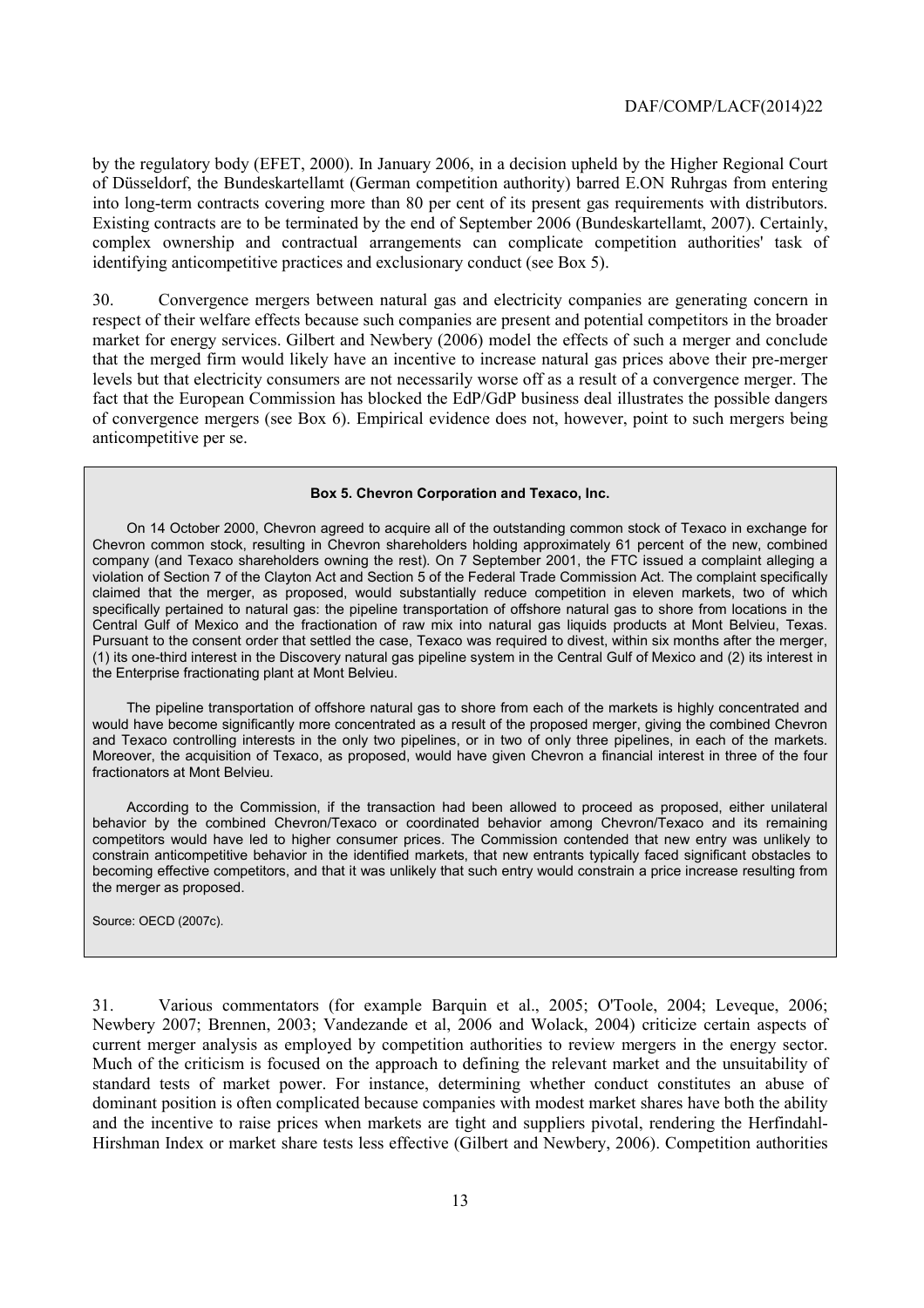are also criticized for failing to take into account the future impact of mergers in the context of a transition to a competitive market and the increased probability of type  $II$  errors<sup>6</sup> when dealing with energy. Many advocate the adoption of stricter and more sophisticated methods of merger analysis that are specifically suited to the special features of energy markets.

#### **Box 6. Contrasting the EdP/GdP (2004) and the E.ON/MOL (2005) mergers**

EDP, the incumbent electricity operator in Portugal, generates, distributes and supplies electricity in Portugal. Through its Spanish affiliates (Hidrocantabrico and Naturcorp), EDP also has substantial electricity and gas activities in Spain. GDP, the incumbent gas operator in Portugal, is active at all levels of the gas chain in Portugal. GDP has exclusive rights for import, storage, transportation, and natural gas wholesale supply. It controls five of the six Portuguese local gas distribution companies (with EDP controlling the sixth).

After an in-depth investigation, the Commission concluded that the deal would strengthen EDP's dominant position in the electricity wholesale and retail markets in Portugal and GDP's dominant position in Portuguese gas markets. The concentration would thus significantly reduce or pre-empt the effects of liberalization of the electricity and gas markets and increase prices for domestic and industrial customers. Remedies proposed by EDP and ENI were insufficient to satisfy the competition concerns.

The E.ON/MOL transaction was very different from the EDP/GDP merger. Firstly, it did not create a "national champion": MOL is the Hungarian oil and gas incumbent, while E.ON is a German group with a focus in gas and electricity supply in Europe. Secondly, prior to the transaction, E.ON and MOL were not active (nor were they potential entrants) in the same gas and electricity markets in Hungary. MOL was active at the upstream level, in gas production, transmission, storage and wholesale, while E.ON was essentially active at the level of retail supply and distribution of gas and electricity, through its control of regional distribution companies. Therefore, unlike the EDP/GDP merger, the E.ON/MOL merger did not raise any horizontal competition concerns (companies active in the same markets or elimination of potential competitors). The main competition issues were actually of a vertical nature (companies active in downstream/upstream markets). Thirdly, E.ON offered a substantial remedy package, which the Commission considered as appropriate for the elimination of all competition concerns, while remedies in the EDP/GDP merger by no means provided a satisfactory solution to the concerns identified in that case.

Source: EC (2004).

#### **5. Remaining challenges**

32. This paper has by no means covered all of the issues surrounding the introduction of competition into energy markets. There remains the challenge of finding the most effective way to develop and manage competitive energy markets that meet competition goals while achieving acceptable social outcomes with regard to climate change, energy supply security and development.

33. For developing countries in particular, energy poverty is still at unacceptably high levels and there is enduring pressure to address the short- and medium-term distributive effects of introducing competition into energy markets. Governments are all too often reminded that while they might shift responsibility for the operation of the energy industry to market forces, they will still be held accountable for the outcomes delivered. The political risks are very high because energy is strategic to a country's development policy. Liberalization may result in increased prices; privatization is not likely to deliver on the goals of rural electrification (see paragraph 17, the example of Chile's rural electrification programme (box 3) is also instructive in this regard); and increasing the efficiency of former State-run utilities can imply the loss of many jobs.

6

A type II error occurs when a harmful transaction is not detected by the competition authority and is cleared to the detriment of competition and consumer welfare.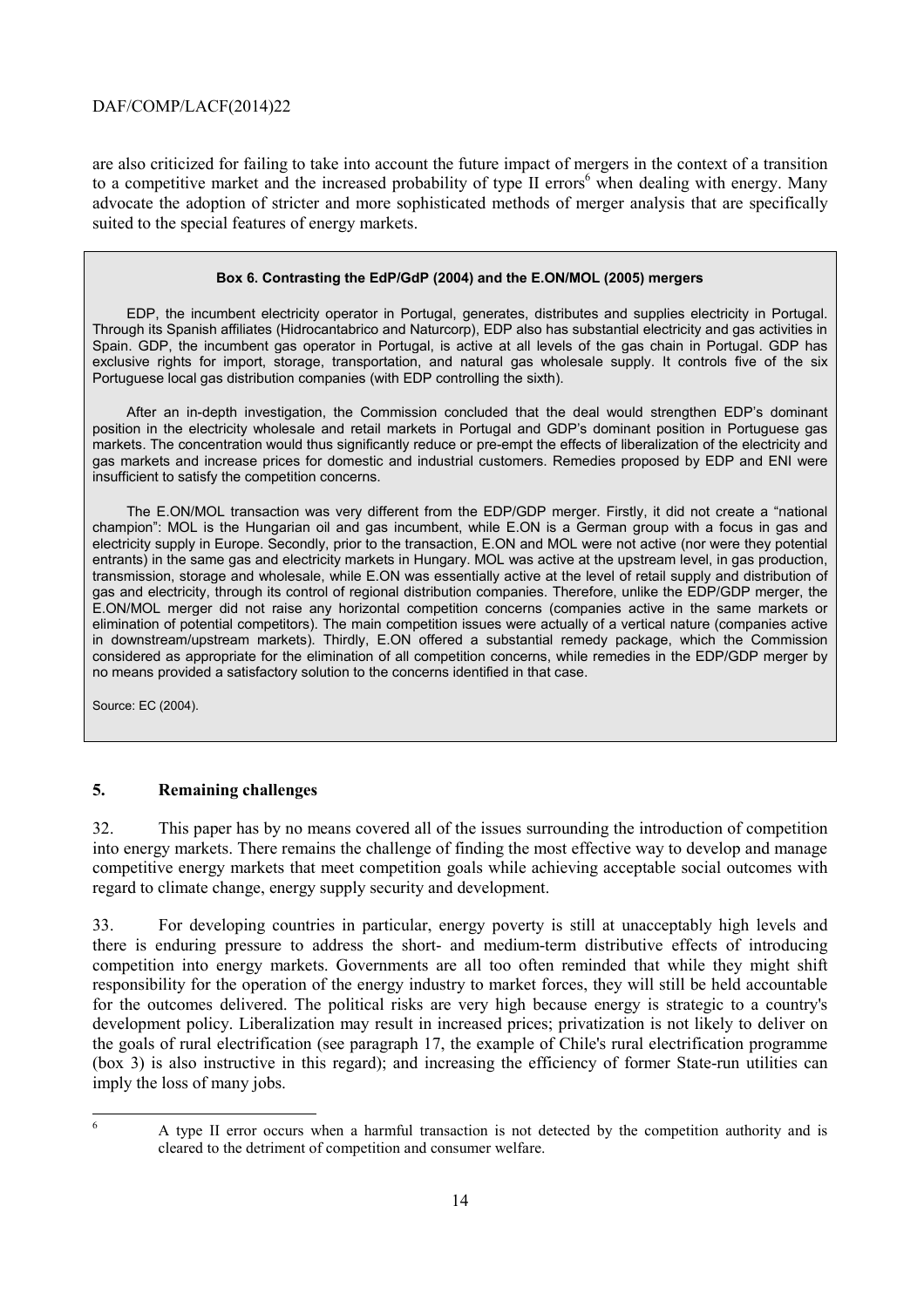34. The sum of experience with energy market liberalization demonstrates that there is not a single winning market model for introducing effective competition in energy markets. Aggregate experience also clearly indicates that the details matter a great deal. Successful experiences are not automatically transferable to countries facing different circumstances. They require interpretation and adaptation, even as the principles underlying them must remain unchanged. In reappraising reform policies and their underlying assumptions, (Ghanadan and Williams 2006) assert that reforms must be based on realistic assessments of national needs and capabilities. Besant-Jones (2006) echoes this assertion, stating that the most important lesson from reforming power markets in developing countries is that the extensive range of economic and institutional endowments in each country rules out "cookbook" solutions. Many national electricity industries in developing countries, reformed or not, continue to perform poorly financially and operationally (Ghanadan and Williams, 2006). A notable exception is Botswana, where, as a result of lowlevel reforms that did not include unbundling, privatization or commercialization, the Botswana Power Corporation is performing well and making a profit (Prasad 2006).

35. Moreover, it is apparent that effective markets must be regulated into existence. In this process, effective regulation is the key and regulators must be vigilant and diligent if they are to ensure that efficiency gains translate into lower consumer prices. Reforming energy markets is a lengthy process that will probably require some calibration along the way. Issues of regulation and competition were not given much attention in the early reform efforts of most developing countries. In many developing countries, State ownership remains dominant, regulation remains largely untested and competition is still restricted (Zhang et al, 2005). Most developing countries are probably already persuaded of the need for regulation. However, the context in which they undertook the reforms was characterized by an overriding emphasis on decreasing the role of the State, which worked against the development of strong regulatory institutions. Regulation of energy markets has also proved very costly.

36. The indebtedness of many developing countries has meant that the process of reform is heavily reliant on foreign investment and is thus inextricably linked to broader macroeconomic reforms. Badly conceptualized or failed energy reforms can have a knock-on effect across all sectors of the economy – from dwindling household disposable incomes to cost increases that hamper business operations and undermine export competitiveness and macro-level increases in inflation, unemployment and external debt. Ironically, unfavourable macroeconomic conditions keep away the foreign direct investment that is crucial to energy reforms in developing countries. Moreover, since developing countries are at a stage of development characterized by energy-intensive extractive and manufacturing industries as compared with more developed economies, energy issues are perhaps more pressing for them. The challenges are daunting indeed, but maintaining the status quo is not an option. Developing countries with particularly unfavourable conditions may want to ask themselves if it might be more beneficial for the time being to follow Botswana's lead rather than risking failed reform and ineffectual regulation. In this context, UNCTAD's role would be to provide a forum for addressing the development dimension of the introduction of competition into energy markets.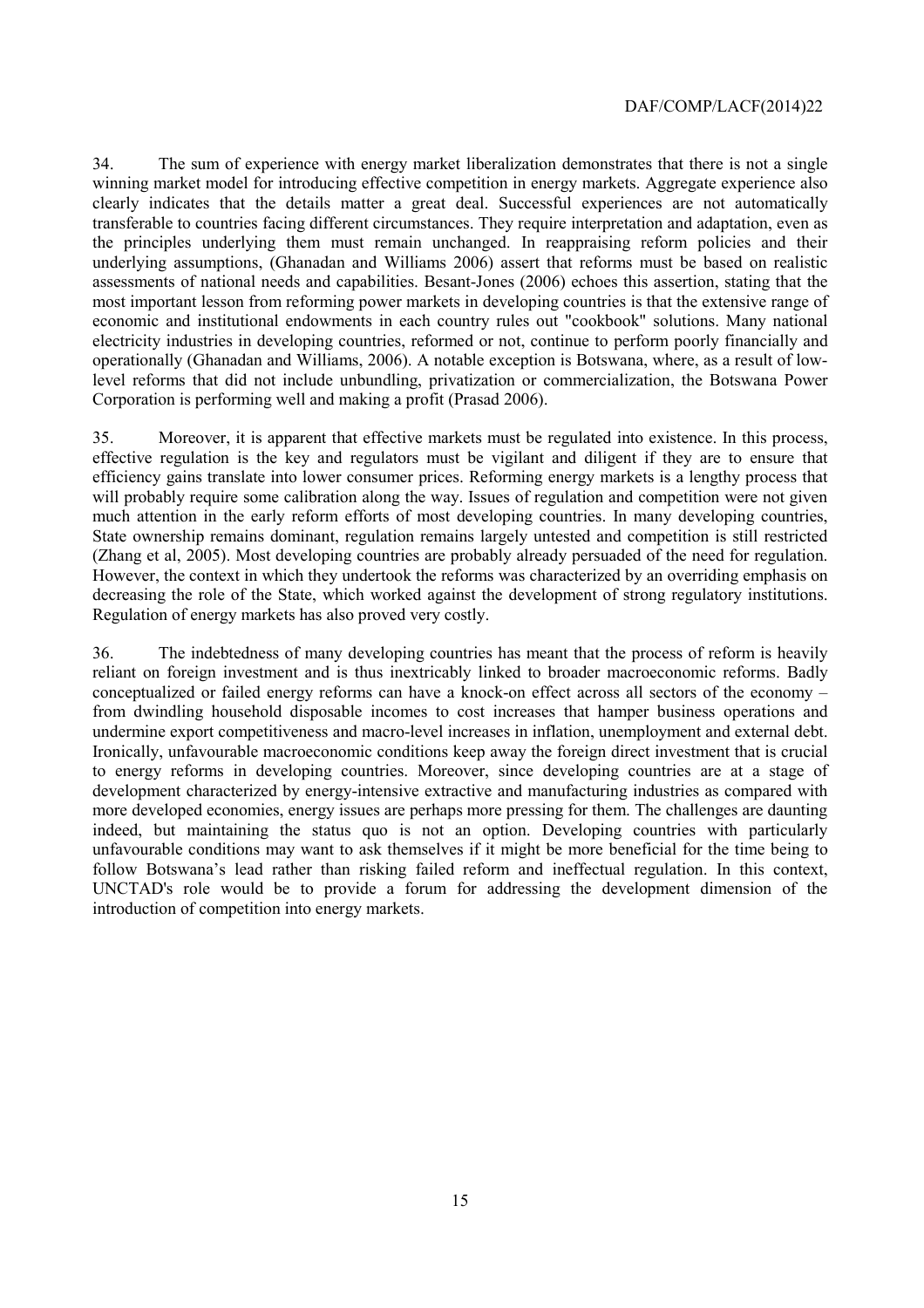#### **REFERENCES**

- Abate, G. and M-K. Codognet et al. 2001. Mergers and Acquisitions in the European Electricity Sector: Cases and Patterns. Draft Report. Centre d'economie industrielle (CERNA). October 2001.
- Barquin, J. and L. Bergman et al. 2005. Brief academic opinion of economic professors and scholars on the project of acquisition of Endesa by Gas Natural. 28 October 2005.
- Besant-Jones, J.E. 2006. Reforming Power Markets in Developing Countries: What Have We Learned? Energy and Mining Sector Board Discussion Paper No. 19. IBRD/World Bank. September 2006.
- Bower, J. 2002. Why Did Electricity Prices Fall in England and Wales? Market Mechanism or Market Structure? Oxford Institute for Energy Studies. EL 02. September 2002.
- Brennan, T. 2003. Mismeasuring electricity market power. Regulation, Spring 2003. Available at http://www.cato.org/pubs/regulations/regv26n1/v26n1-10.pdf.
- Newbery, D. 2007. What are the issues in mergers and acquisitions arising from electricity market restructuring? EUI Working Papers. RSCAS 2007/01. Florence School of Regulation.
- Bundeskartellamt (2007). Press Release. 17 January 2007. Available at http://www.bundeskartellamt.de/wEnglisch/News/Archiv/ArchivNews2006/2006\_01\_17.php.
- Dubash, N. 2004. Asian electricity reform in historical perspective. 22 September 2004. Available at http://www.thefreelibrary.com/ /print/PrintArticle.aspx?id=128977538.
- EC 2004. Commission prohibits acquisition of GDP by EDP and ENI. Press Release IP/04/1455. 09/12/2004.
- EC 2005. Commission's conditional approval of E.ON's acquisition of MOL's gas business frequently asked questions. MEMO/05/492, Brussels 21 December 2005.
- EC 2007.. Prospects for the internal gas and electricity market. Communication from the Commission to the Council and the European Parliament. COM(2006)841 final. Brussels 10 January 2007.
- EFET 2000. Unbundling as a crucial factor in the completion of European electricity and gas market liberalisation. Position paper, European Federation of energy Traders (EFET). September 2006.
- Ghanadan and Williams 2006. Electricity Reform in Developing and Transition Countries: A Reappraisal. Elsevier. Energy 31 (2006) 815-844. p.825.
- Gilbert, R. and D. Newbery. 2006. Electricity merger policy in the shadow of regulation.
- Hall, D. 1999. Electricity restructuring, privatization and liberalization: Some international experiences. PSIRU Reports. 9910-E-U-Prob.doc.
- Harker, M. and C. Waddams Price 2004. Consumers and antitrust in British deregulated energy markets, in The Pros and Cons of Antitrust in Deregulated Markets. Swedish Competition Authority. Stockholm, September 2004.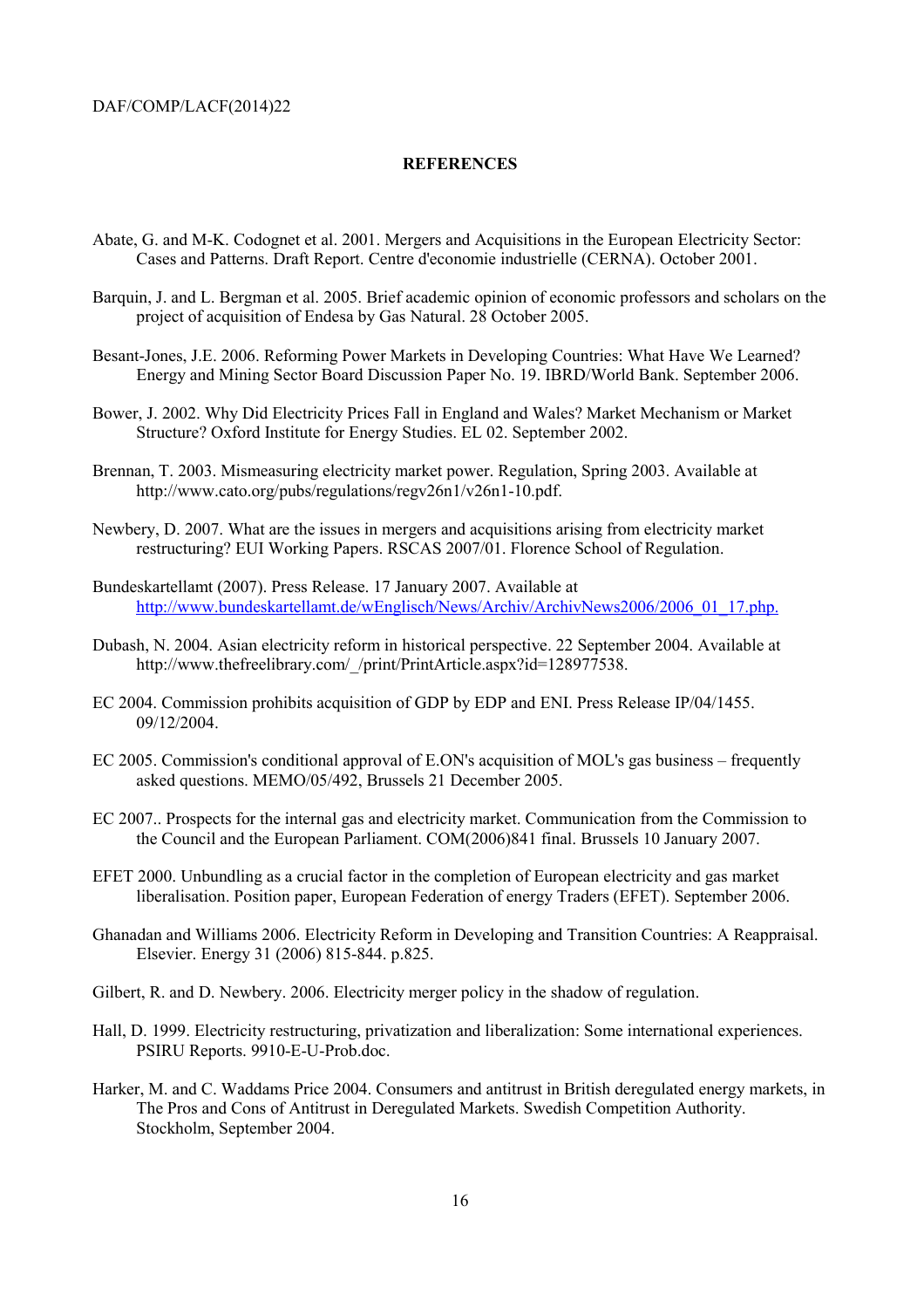- IEA 2001. IEA approves Australia's energy liberalization, adds that reforms must respect the environment. IEA Press Releases, 9 July 2001.
- IEA 2005. Lessons from Liberalized Electricity Markets. OECD/IEA, Paris.
- IEA 2006. World Energy Outlook 2006, Summary and Conclusions. http://www.worldenergyoutlook.org/summaries2006/English.pdf.p.
- Joskow, Paul L. 2003. Electricity Sector Restructuring and Competition: Lessons Learned. Cuadernos de Economía, Año 40, No 121, pp. 548-558. December 2003.
- Joskow, P.L. 2005. Supply security in competitive electricity and natural gas markets. 29 December 2005.
- Joskow, P. L. 2006a. Markets for Power in the United States: An Interim Assessment. Forthcoming in The Energy Journal, Vol.27, No.1. IAEE. 2006.
- Joskow, P. L. 2006b. Vertical integration. Prepared for the American Bar Association Antitrust Section's Issues in Competition Law and Policy. Available at http://econwww.mit.edu/faculty/index.htm?prof\_id=pjoskow&type=paper.
- Joskow, P. L. 2007. Remarks prepared for the Conference on Competition in Wholesale Power Markets. Federal Energy Regulatory Commission (FERC). Docket No. AD07-7-000. 27 February 2007.
- Kwoka, J. 2005. Post-PUHCA consolidation of electricity: Five economic facts that should make us somewhat uncomfortable. Paper delivered at the Institute for Public Utilities Regulatory Policy Conference. Richmond, Virginia. 5 December 2005.
- Leveque, F. 2006. Antitrust enforcement in the electricity and gas industries problems and solutions for the EU. Discussion Paper 2005-6/1. Florence School of Regulation. European University Institute. May 2006.
- Lynam, J. 2007. EU seeks converts to eco-stoicism. BBC News, Brussels. Available at http://newsvote.bbc.c.uk/mpapps/pagetools/print/news.bbc.co.uk/2/hi/business/6433665.stm.
- Michaels, R.J. 2006. Vertical Integration and the Restructuring of the U.S. Electricity Industry. Executive Summary. Cato Institute. Policy Analysis No. 572. 13 July 2006.
- Murray, J. The regulation of electricity markets worldwide: When theory meets practice. Speech delivered at IERE General Meeting. Jinan, China, 13 November 2002. Available at http://www.worldenergy.org/wec-geis/publications/default/archives/speeches/spc021113jm.asp.
- Newberry, D. 2002. Issues and options for restructuring electricity supply industries. DAE Worling Paper WP 0210. University of Cambridge, Department of Applied Economics.
- OECD 2007c. Note by the US Department of Justice and the US Federal Trade Commission submitted at the round-table on energy security and competition policy. DAF/COMP/WD(2007)25. 13 February 2007.
- O'Toole, I. 2004. A strategic rethink in the European power markets a drive for vertical integration. Available at http://www.marketdata.sungard.com/press/reprints/worldpower\_march2004.pdf.